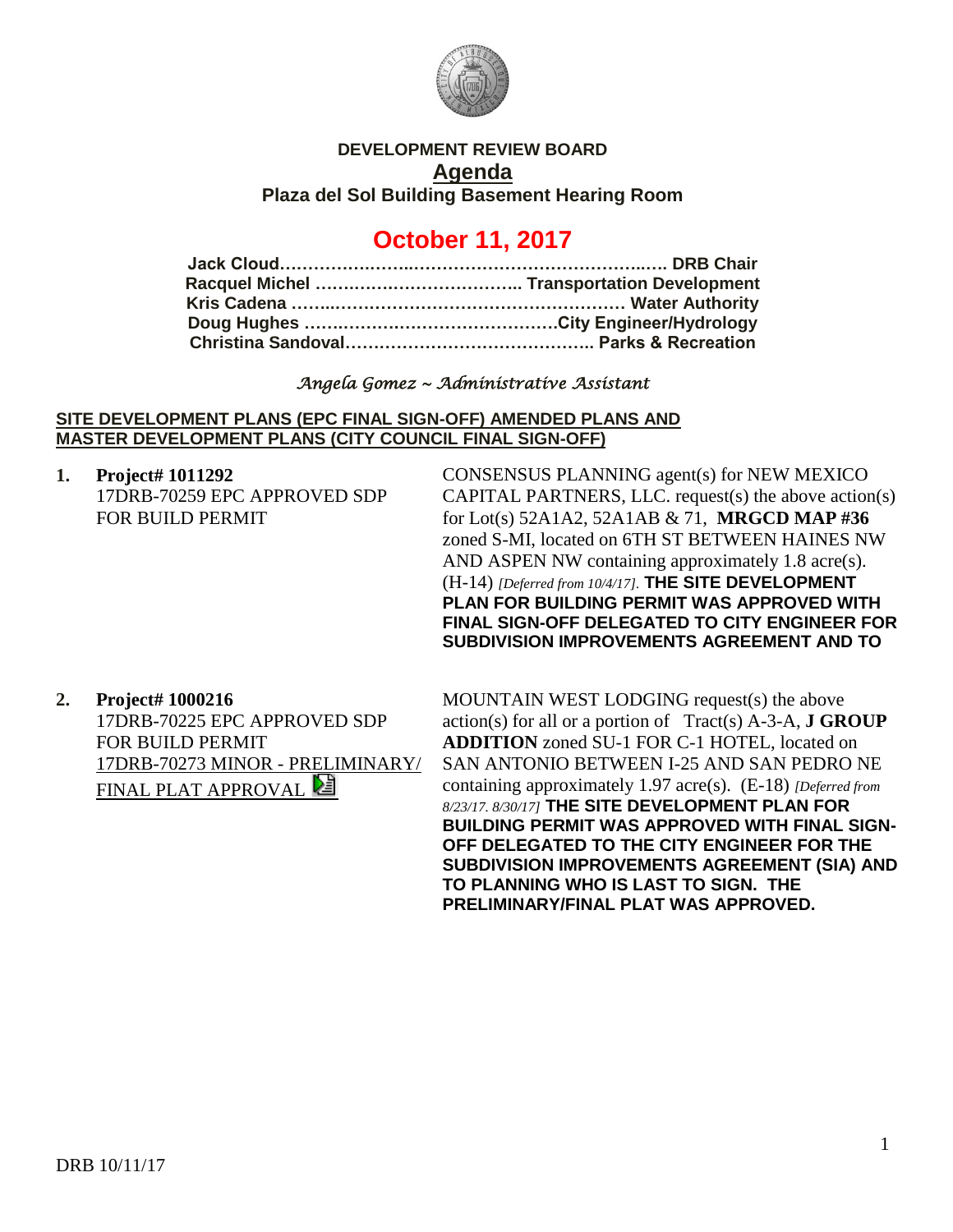#### **CASES WHICH REQUIRE PUBLIC NOTIFICATION MAJOR SUBDIVISIONS, VACATIONS, SIA EXTENSIONS AND SITE DEVELOPMENT PLANS**

**3. Project# 1011348** 17DRB-70211 SITE DEVELOPMENT PLAN FOR BUILDING PERMIT

MODULUS ARCHITECTS INC agents for VENICE CAPITAL, LLC request the referenced/ above action for Tract A-1, Block 3, Tract A Unit B, **NORTH ALBUQUERQUE ACRES,** zoned SU-2/IP OR C, located on PAN AMERICAN FWY NE between PASADENA AVE NE and VENICE AVE NE containing approximately 1.75 acres. (B-18) *[Deferred from 8/30/17 9/27/17]* **DEFERRED TO 10/25/17.**

**4. PROJECT# 1008435**

17DRB-70194 PRELIM/ FINAL PLAT 17DRB-70195 BULK LAND VARIANCE

### **TO BE HEARD 10/25/17**

ISAACSON AND ARFMAN PA and SURV-TEK INC agents for MECHENBIER CONSTRUCTION INC/ AMERICUS LLC request the referenced/ above actions for Old PANORAMA BOULEVARD with Tracts N-2, N-3-A, **TANOAN PROPERTIES** and Tract 18, **HIGH DESERT** zoned R-D, located on the west side of TRAMWAY BLVD NE between ACADEMY RD NE and SAN ANTONIO DR NE containing approximately 24 acres. (E-22) *[Deferred on 8- 16-17]* **DEFERRED TO 10/25/17.**

### **MINOR PLATS, FINAL (MAJOR) PLATS, AMEND/ED PLATS AND PLANS**

**5. Project# 1005029** 17DRB-70264 MINOR - PRELIMINARY/ FINAL PLAT APPROVAL

SURV-TEK INC agent(s) for PULTE HOMES OF NM request(s) the above action(s) for all or a portion of Lot(s) 8-A AND 16-A THROUGH 20-A, Tract(s) A-1 AND E-1, **STORMCLOUD Unit(s) 4A,** zoned R-1, located on UNSER AND LADERA containing approximately 1.066 acre(s). (H-9) **THE PRELIMINARY/FINAL PLAT WAS APPROVED WITH FINAL SIGN OFF DELEGATED TO PLANNING FOR AMAFCA SIGNATURE.**

**6. Project# 1005224** 17DRB-70270 EXT OF MAJOR PRELIMINARY PLAT

MARK GOODWIN AND ASSOCIATES, P.A. agent(s) for LGI HOMES NEW MEXICO, LLC request(s) the above action(s) for all or a portion of Tract(s) A-1-A AND A-1- B, **DESERT SANDS Unit(s) 2,** zoned R-LT, located on COLOBEL BETWEEN MORRISSEY AND 98TH ST containing approximately 41.82 acre(s). (N-9) **A ONE-YEAR EXTENSION OF THE PRELIMINARY PLAT WAS APPROVED.**